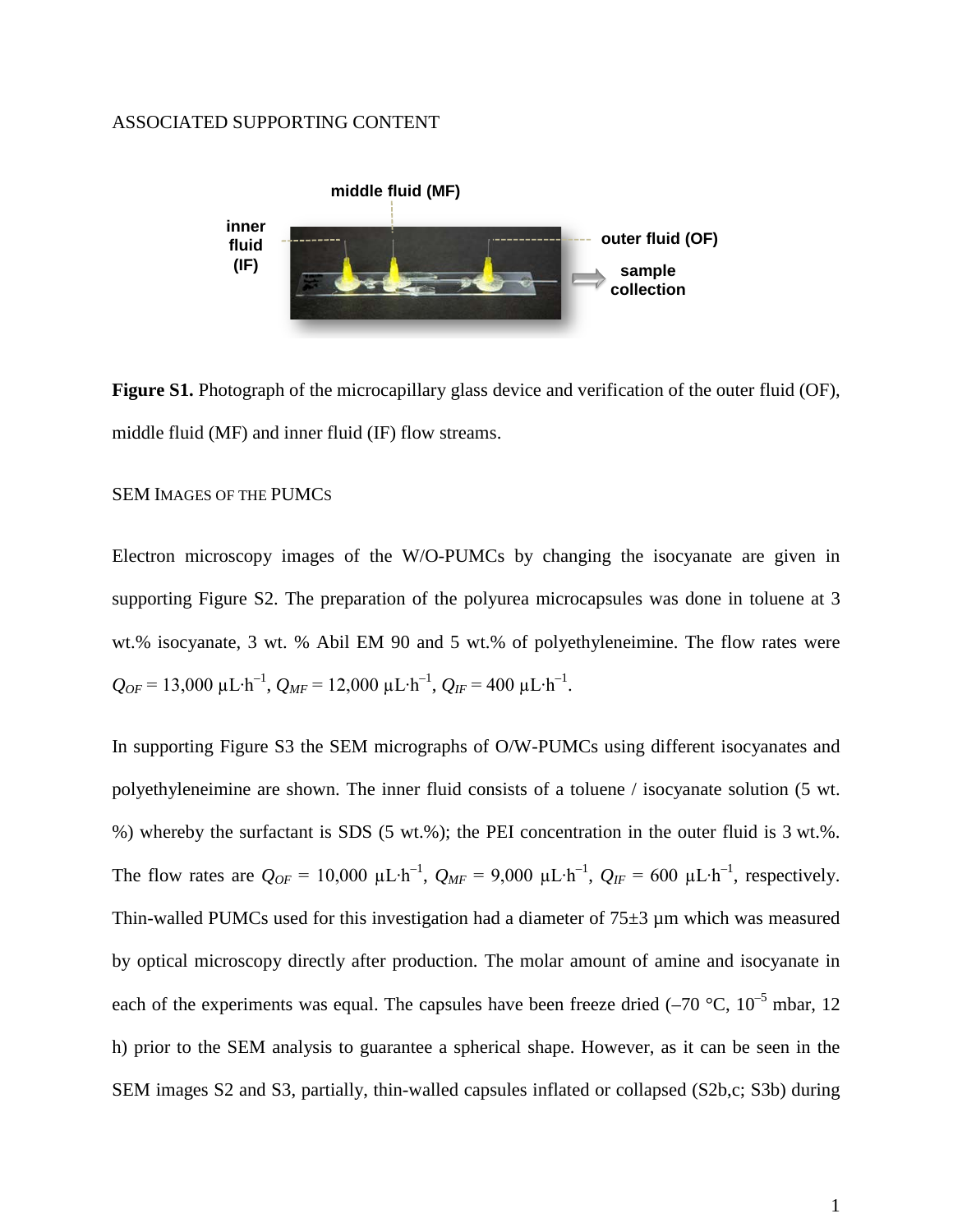this procedure. Thus, the capsules in the SEM appear bigger than they have been measured *via* optical microscopy. The average capsule shell thickness of PEI/TDI O/W-PUMCs is 79±24 nm and 156±40 nm for W/O-PUMCs.

The effect of the amine partitioning on the shell morphology can be seen using the PEI/isocyanate system. In supporting Figure S4, SEM images of O/W and W/O-PUMC shells with the composition PEI/TDI are given that indicate the increased amine migration tendency when working with chloroform instead of toluene; thicker shells result (compare Fig. S2 and S3). Consequently, the average shell thicknesses of PEI/TDI PUMCs at the binary mixture water/chloroform jump to  $890\pm108$  nm (O/W) and  $2500\pm219$  nm (W/O).



**Figure S2.** W/O-PUMCs with the composition PEI/HDI (a), PEI/Basonat H100 (b) and PEI/TDI (c).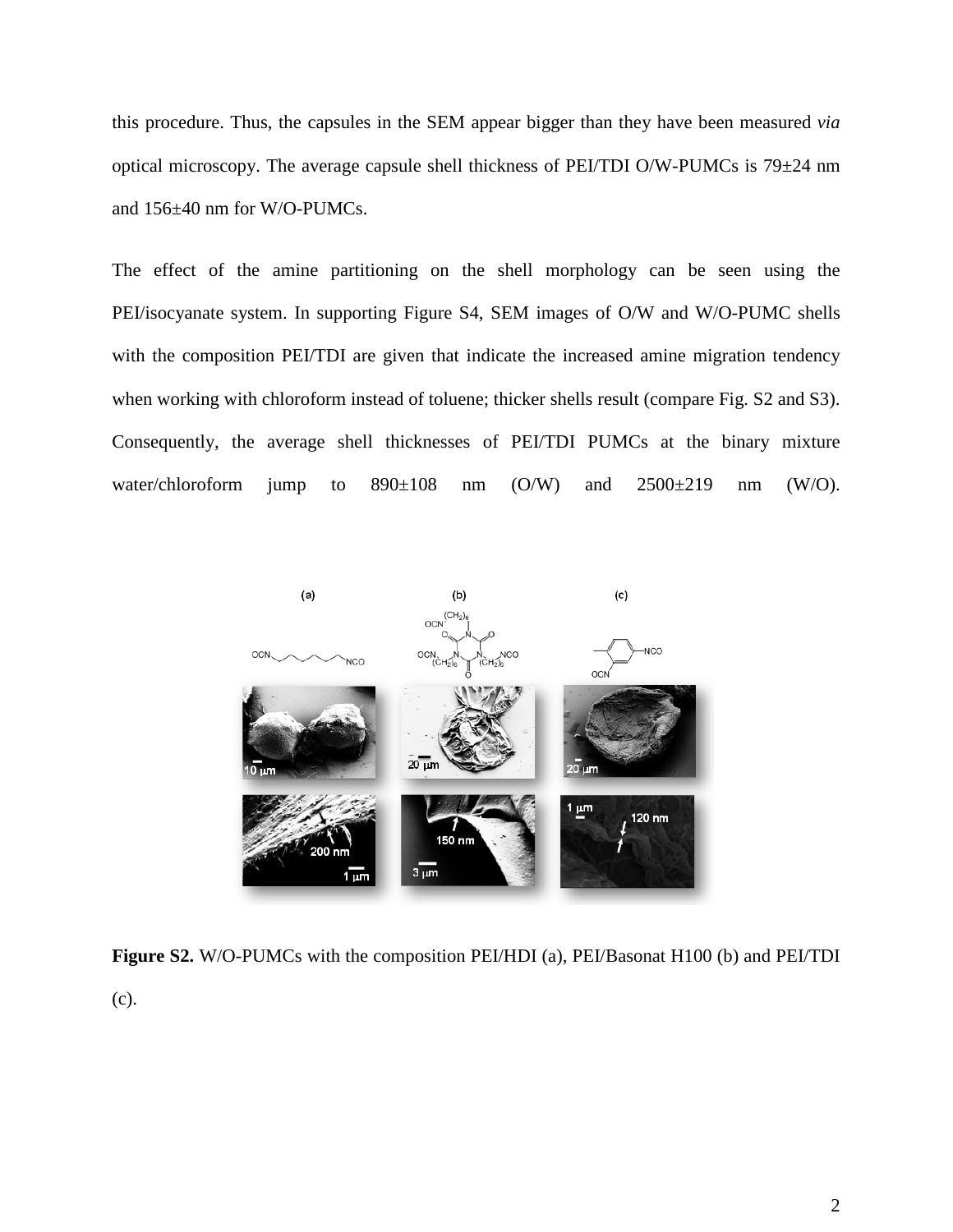

**Figure S3.** O/W-PUMC with the composition HDI/PEI (a), Basonat H100/PEI (b) and TDI/PEI

(c).



**Figure S4.** O/W- and W/O-PUMC with the shell composition PEI/TDI using chloroform as oil. The partitioning coefficient of PEI at a water/chloroform mixture was measured to be  $4.8 \cdot 10^{-3}$ .